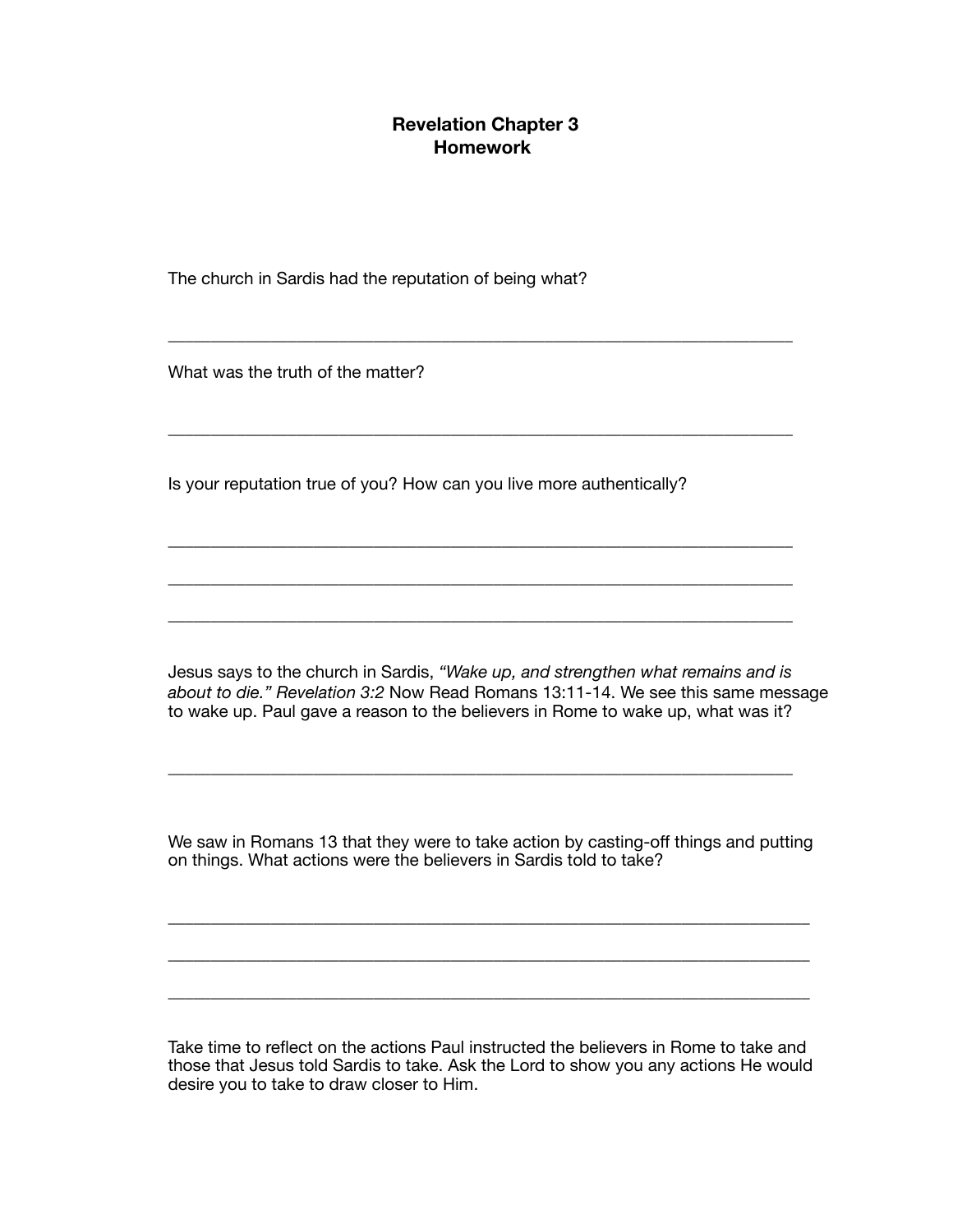What did Jesus say concerning the works of the church in Sardis?\_\_\_\_\_\_\_\_\_\_\_\_\_\_\_\_\_\_\_\_\_\_\_\_\_\_

\_\_\_\_\_\_\_\_\_\_\_\_\_\_\_\_\_\_\_\_\_\_\_\_\_\_\_\_\_\_\_\_\_\_\_\_\_\_\_\_\_\_\_\_\_\_\_\_\_\_\_\_\_\_\_\_\_\_\_\_\_\_\_\_\_\_\_\_\_\_\_\_\_\_\_\_\_\_\_\_\_\_\_\_\_

\_\_\_\_\_\_\_\_\_\_\_\_\_\_\_\_\_\_\_\_\_\_\_\_\_\_\_\_\_\_\_\_\_\_\_\_\_\_\_\_\_\_\_\_\_\_\_\_\_\_\_\_\_\_\_\_\_\_\_\_\_\_\_\_\_\_\_\_\_\_\_\_\_\_\_\_\_\_\_\_\_\_\_\_

\_\_\_\_\_\_\_\_\_\_\_\_\_\_\_\_\_\_\_\_\_\_\_\_\_\_\_\_\_\_\_\_\_\_\_\_\_\_\_\_\_\_\_\_\_\_\_\_\_\_\_\_\_\_\_\_\_\_\_\_\_\_\_\_\_\_\_\_\_\_\_\_\_\_\_\_\_\_\_\_\_\_\_\_

\_\_\_\_\_\_\_\_\_\_\_\_\_\_\_\_\_\_\_\_\_\_\_\_\_\_\_\_\_\_\_\_\_\_\_\_\_\_\_\_\_\_\_\_\_\_\_\_\_\_\_\_\_\_\_\_\_\_\_\_\_\_\_\_\_\_\_\_\_\_\_\_\_\_\_\_\_\_\_\_\_\_\_\_

\_\_\_\_\_\_\_\_\_\_\_\_\_\_\_\_\_\_\_\_\_\_\_\_\_\_\_\_\_\_\_\_\_\_\_\_\_\_\_\_\_\_\_\_\_\_\_\_\_\_\_\_\_\_\_\_\_\_\_\_\_\_\_\_\_\_\_\_\_\_\_\_\_\_\_\_\_\_\_\_\_\_\_\_

Read and write-out in the space provided Philippians 1:6 \_\_\_\_\_\_\_\_\_\_\_\_\_\_\_\_\_\_\_\_\_\_\_\_

Who does Paul in Philippians 1:6 tell us will complete the work? \_\_\_\_\_\_\_\_\_\_\_\_\_\_\_\_\_\_\_\_\_\_

Knowing Philippians 1:6 what do you think that tells us about the church in Sardis in regards to them allowing the Lord to work within them?

\_\_\_\_\_\_\_\_\_\_\_\_\_\_\_\_\_\_\_\_\_\_\_\_\_\_\_\_\_\_\_\_\_\_\_\_\_\_\_\_\_\_\_\_\_\_\_\_\_\_\_\_\_\_\_\_\_\_\_\_\_\_\_\_\_\_\_\_\_\_\_\_\_\_\_\_\_\_\_\_\_\_\_\_

\_\_\_\_\_\_\_\_\_\_\_\_\_\_\_\_\_\_\_\_\_\_\_\_\_\_\_\_\_\_\_\_\_\_\_\_\_\_\_\_\_\_\_\_\_\_\_\_\_\_\_\_\_\_\_\_\_\_\_\_\_\_\_\_\_\_\_\_\_\_\_\_\_\_\_\_\_\_\_\_\_\_\_\_

Look at the titles and characteristics of Jesus found in Revelation 3:7. We must not forget first and foremost this book is about Jesus. Many choose to focus right in on the prophetic and end-times references that are made and forget that its first and foremost about Jesus.

Take some time and write out "in your own" words verse 7 and how Jesus fulfills these attributes in your life:

\_\_\_\_\_\_\_\_\_\_\_\_\_\_\_\_\_\_\_\_\_\_\_\_\_\_\_\_\_\_\_\_\_\_\_\_\_\_\_\_\_\_\_\_\_\_\_\_\_\_\_\_\_\_\_\_\_\_\_\_\_\_\_\_\_\_\_\_\_\_\_\_\_\_\_\_\_\_

\_\_\_\_\_\_\_\_\_\_\_\_\_\_\_\_\_\_\_\_\_\_\_\_\_\_\_\_\_\_\_\_\_\_\_\_\_\_\_\_\_\_\_\_\_\_\_\_\_\_\_\_\_\_\_\_\_\_\_\_\_\_\_\_\_\_\_\_\_\_\_\_\_\_\_\_\_\_

\_\_\_\_\_\_\_\_\_\_\_\_\_\_\_\_\_\_\_\_\_\_\_\_\_\_\_\_\_\_\_\_\_\_\_\_\_\_\_\_\_\_\_\_\_\_\_\_\_\_\_\_\_\_\_\_\_\_\_\_\_\_\_\_\_\_\_\_\_\_\_\_\_\_\_\_\_\_

\_\_\_\_\_\_\_\_\_\_\_\_\_\_\_\_\_\_\_\_\_\_\_\_\_\_\_\_\_\_\_\_\_\_\_\_\_\_\_\_\_\_\_\_\_\_\_\_\_\_\_\_\_\_\_\_\_\_\_\_\_\_\_\_\_\_\_\_\_\_\_\_\_\_\_\_\_\_